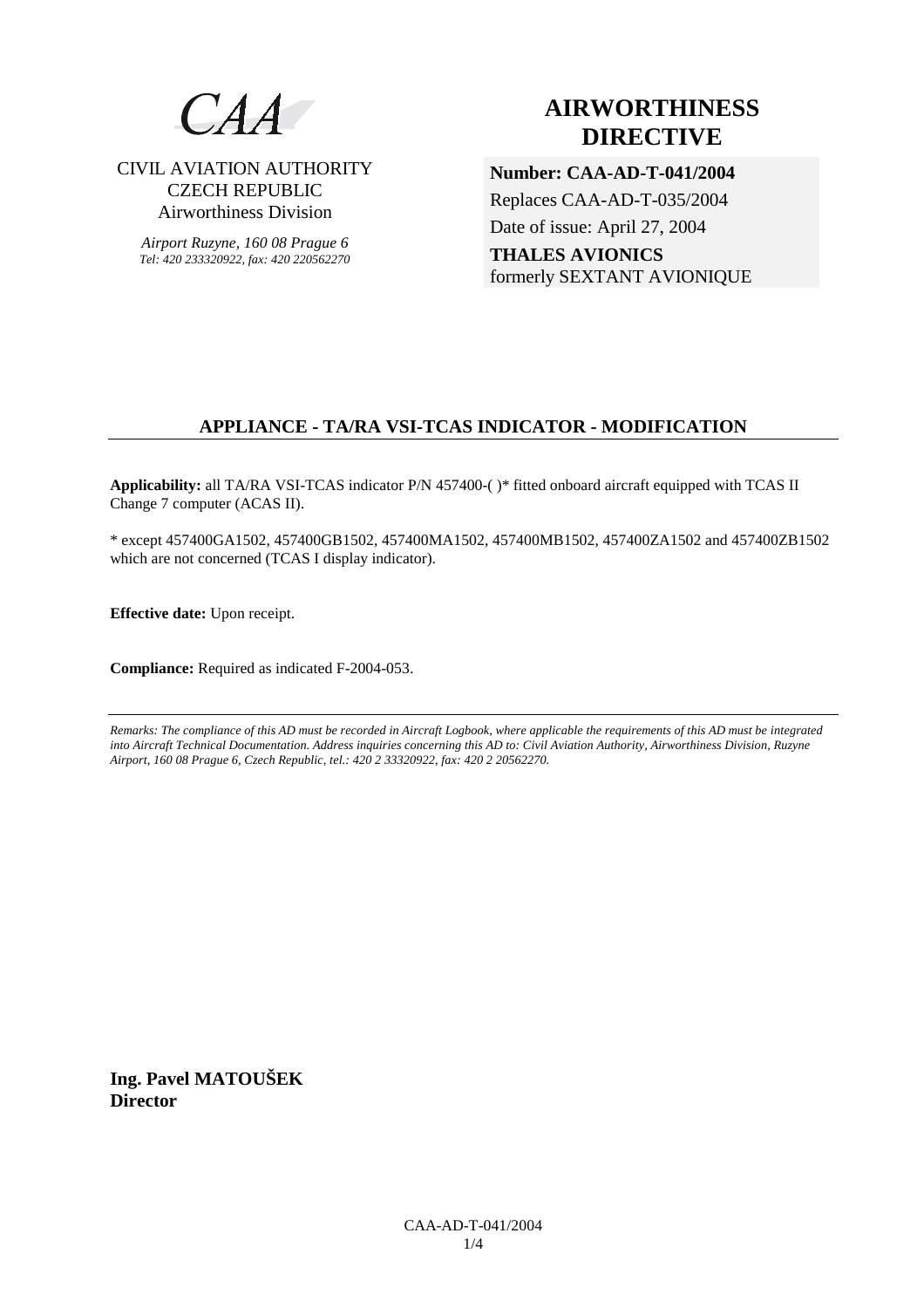**DGAC AD No.: F-2004-042**  Issue date: March 31, 2004

F-2004-042 cancelled by its Revision 1

**THALES AVIONICS SYSTEM TCAS II / ACAS II equipment**  Type certificate(s) No. None TCDS No. None ATA chapter: 34

#### **Subject: TA/RA VSI-TCAS Indicator THALES AVIONICS (formerly SEXTANT AVIONIQUE) PN 457400-( )**

## **1. EFFECTIVITY:**

This Airworthiness Directive (AD) applies to all TA/RA VSI-TCAS indicator P/N 457400-( )\* fitted onboard aircraft equipped with TCAS II Change 7 computer (ACAS II).

\* except 457400GA1502, 457400GB1502, 457400MA1502, 457400MB1502, 457400ZA1502 and 457400ZB1502 which are not concerned (TCAS I display indicator).

## **2. REASONS:**

This AD replaces AD F-2004-042 which is cancelled. It takes over the requirements of AD F-2004-042 and adds PN 457400SB0711 to the effectivity.

THALES AVIONICS TA/RA VSI-TCAS indicator displays an "RA fail" message when a "maintain - Don't Climb/Don't descent" resolution advisory (multi-aircraft encounter configuration) is issued by the TCAS II computer. Normally in this condition, the TA/RA VSI-TCAS indicator should display on the vertical speed scale a green arc of +/-250 ft/mn with the rest of the scale red. This resolution advisory type was introduced by the TCAS II change 7 logic (DO 185A).

Probability to encounter the operational scenario leading to this resolution advisory is low but this situation, where the aircraft is located between two others, one below and one above, is critical. This misbehaviour may lead to an hazardous situation if wrong interpretation of the required manoeuvre is made by the crew. It should be noted that traffic advisory indication on the TA/RA VSI-TCAS display and aural annunciation ("Maintain Vertical Speed, Maintain") are correct.

This AD doesn't apply to THALES AVIONICS VSI indicator fitted onboard aircraft equipped with TCAS Change 6.04 computer because "maintain - Don't Climb/Don't descent" resolution advisory is not triggered by this TCAS logic.

## **3. MANDATORY ACTIONS AND COMPLIANCE TIMES:**

#### **3.1. AFM temporary limitation**

Within 15 days following the effective date of this AD, modify the AFM of all aircraft, equipped with TCAS II change 7 computer (ACAS II) and TA/RA VSI-TCAS indicator P/N 457400-()\* not modified in accordance with 3.2 hereafter, to include the following ACAS II temporary limitation:

#### **Quote**

**Limitation:** 

**When a "Don't climb-Don't descend-Maintain" Resolution Advisory is triggered, the TA/RA VSI-TCAS may indicate an RA fail message whereas audio annunciation ("Maintain Vertical Speed, Maintain") and traffic display information are correct. In this specific case, the crew should follow the audio annunciation and therefore maintain the vertical speed until the clear of conflict condition has occurred. Unquote** 

Inserting a copy of this AD in the AFM is an acceptable means of complying with this requirement. This AFM temporary limitation must be cancelled as soon as TA/RA VSI-TCAS is modified in accordance with the appropriate

> CAA-AD-T-041/2004  $2/4$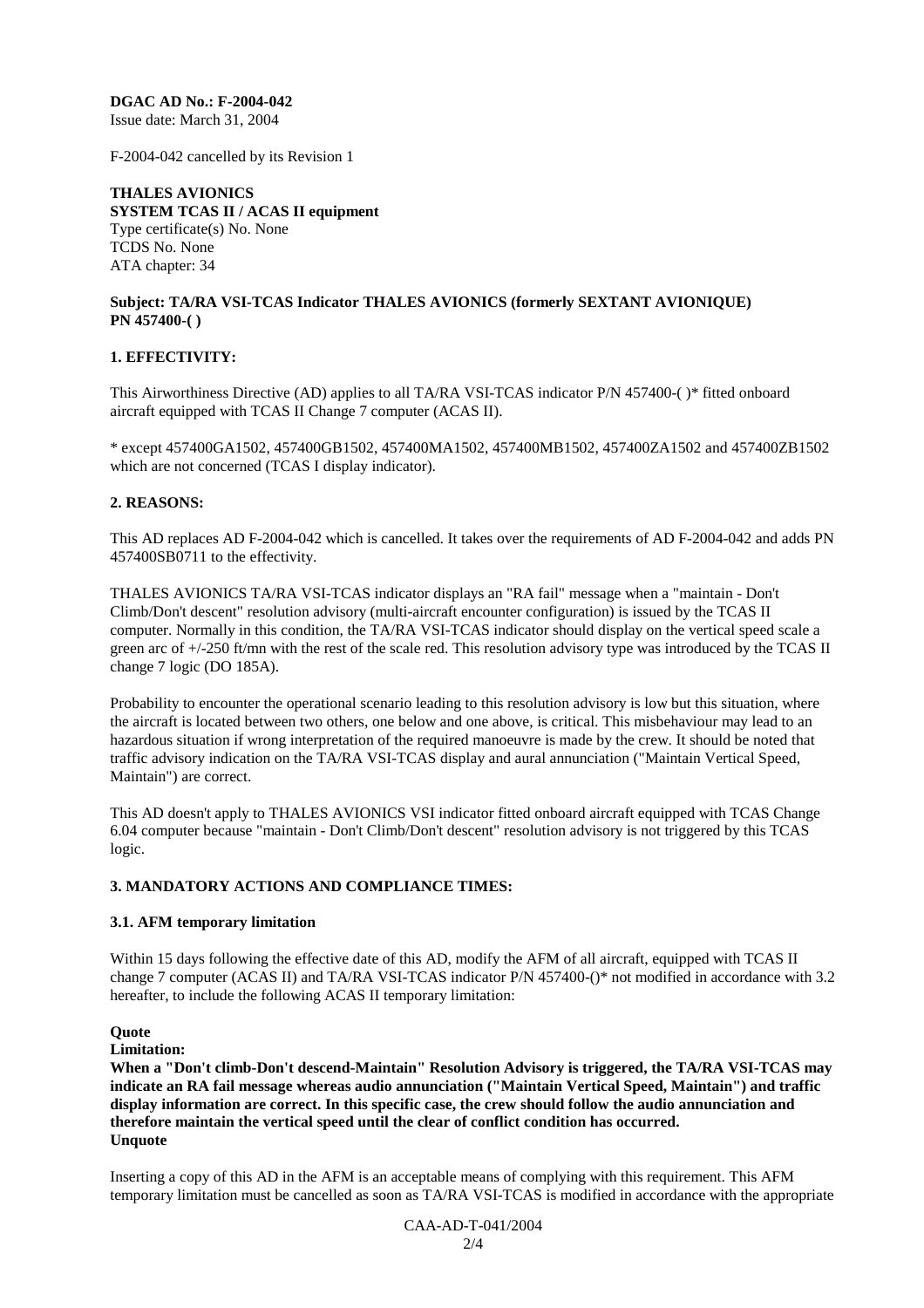SB described in chapter 3.3. here after.

## **3.2. THALES AVIONICS TA/RA VSI-TCAS indicator modification**

Before December 31, /2007, unless already accomplished, modify the software of all TA/RA VSI-TCAS THALES AVIONICS indicator PN 457400-( )\* installed on aircraft equipped with TCAS Change 7 computer (ACAS II) in order to be in conformity with DO 185A standard for the configuration "don't climb, don't descend, preventive, maintain" (table 2-16 mapping between RA, aural annunciation and Arinc world 270 content).

Note: It is the responsibility of the operator to check with the design approval holder of the ACAS II installation that TA/RA VSI-TCAS equipment modification doesn't alter the initial aircraft ACAS II installation airworthiness condition.

## **3.3. TA/RA VSI-TCAS PN affected and Service Bulletin References**

The table hereafter lists the appropriate THALES AVIONICS Service Bulletin permitting to modify the software of TA/RA VSI in accordance with chapter 3.2.

| PN affected   | PN after modification | <b>THALES AVIONICS SB reference</b> |
|---------------|-----------------------|-------------------------------------|
| 457400EA0311  | 457400EA0312          | 457400-34-083                       |
| 457400EB0311  | 457400EB0312          | 457400-34-083                       |
| 457400FA0311  | 457400FA0312          | 457400-34-083                       |
| 457400FB0311  | 457400FB0312          | 457400-34-083                       |
| 457400GA0311  | 457400GA0312          | 457400-34-083                       |
| 457400GA0602  | 457400GA1901          | 457400-34-083                       |
| 457400GA0911  | 457400GA1901          | 457400-34-083                       |
| 457400GA1100  | 457400GA1901          | 457400-34-083                       |
| 457400GA1311  | 457400GA1901          | 457400-34-083                       |
| 457400GA1312  | 457400GA1901          | 457400-34-083                       |
| 457400GA1900  | 457400GA1901          | 457400-34-082                       |
| 457400GA0011  | 457400GA0012          | 457400-34-085                       |
| 457400GB0011  | 457400GB0012          | 457400-34-085                       |
| 457400GB0911  | 457400GB1901          | 457400-34-083                       |
| 457400GB1100  | 457400GB1901          | 457400-34-083                       |
| 457400GB1311  | 457400GB1901          | 457400-34-083                       |
| 457400GB1312  | 457400GB1901          | 457400-34-083                       |
| 457400GB1900  | 457400GB1901          | 457400-34-082                       |
| 457400GB2000  | 457400GB1901          | 457400-34-084                       |
| 457400GB2100  | 457400GB2101          | 457400-34-083                       |
| 457400HA1900  | 457400HA1901          | 457400-34-083                       |
| 457400JA1900  | 457400JA1901          | 457400-34-083                       |
| 457400KA0602  | 457400KA1901          | 457400-34-083                       |
| 457400KA1311  | 457400KA1901          | 457400-34-083                       |
| 457400KA1900  | 457400KA1901          | 457400-34-083                       |
| 457400KB1311  | 457400KB1901          | 457400-34-083                       |
| 457400KB 1900 | 457400KB1901          | 457400-34-083                       |
| 457400LA2000  | 457400LA1901          | 457400-34-084                       |
| 457400MA0602  | 457400MA1901          | 457400-34-083                       |
| 457400MA1311  | 457400MA1901          | 457400-34-083                       |
| 457400MB1311  | 457400MB1901          | 457400-34-083                       |
| 457400PA1900  | 457400PA1901          | 457400-34-083                       |
| 457400PB1900  | 457400PB1901          | 457400-34-083                       |
| 457400RA0711  | 457400RA0712          | 457400-34-083                       |
| 457400RB0711  | 457400RB0712          | 457400-34-083                       |
| 457400SA0711  | 457400SA0712          | 457400-34-083                       |
| 457400SB0711  | 457400SB0712          | 457400-34-083                       |
| 457400TB0811  | 457400TB0812          | 457400-34-083                       |